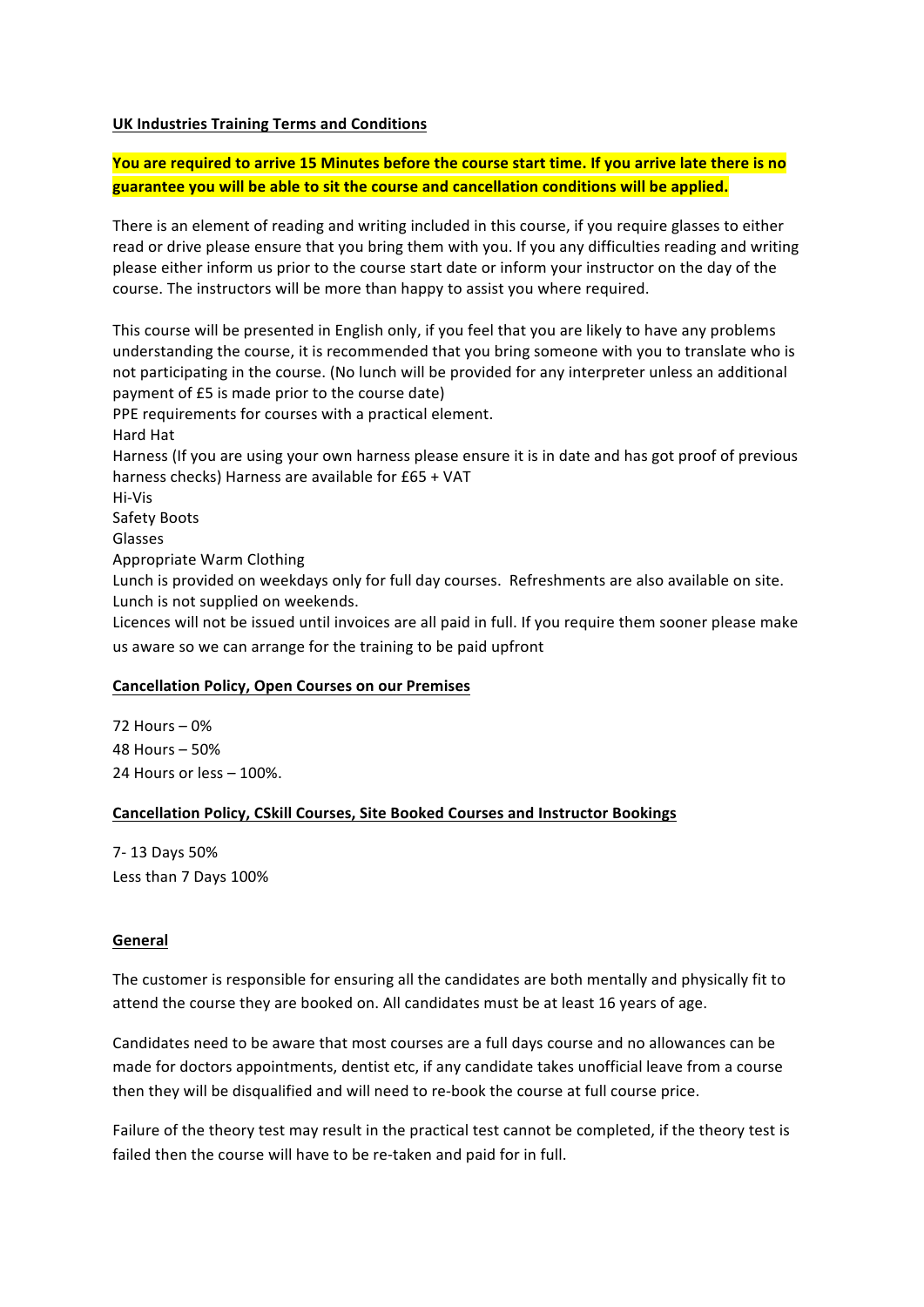UK Industries Training will only cancel a course if the conditions put peoples safety in jeopardy, there are insufficient numbers set by the governing body to hold the course and mechanical issues with plant. We will not cancel a course due to our profit margin. We will not be liable for any consequential losses due a course being cancelled.

Delegates who do not behave in the appropriate manner on a training course will be asked to leave, please see below examples:-

- Abusive and threatening behaviour
- Late arrivals
- Using mobile or any other electronic device while being instructed
- Falling asleep while being instructed
- Behaviour which disrupts the course
- Theft of others or company property
- Destruction of company property
- Using or showing signs of alcohol or drugs
- Smoking in areas other than designated smoking areas

Please note the following information detail which may apply to your course.

#### **IPAF**

Please note the required PPE.

You are paying for 1 day of training, depending on ability the course can be 1-3 days. If you are doing a PAL + course then you will need to have completed the standard course first. For the Demonstrators course you will need the standard PAL course in the relevant categories. The PDI course, you will need to have held the PAL category for at least 6 months. Lanyards on the harness must be the adjustable fixed type, not the shock absorber type.

## **PASMA**

For Towers on Stairs you will need your towers for users before you attend this course. Please bring your National Insurance Number as this is needed for registration.

## **Driver CPC**

If you are taking or your course counts towards Driver CPC then we will need your driver license.

## **Fork Truck all Categories**

For a refresher course we will need to see your previous license, this can be by any awarding body. For an experienced course then we may need a letter from your employer stating you have used this equipment before.

No previous experience will be needed for the novice course.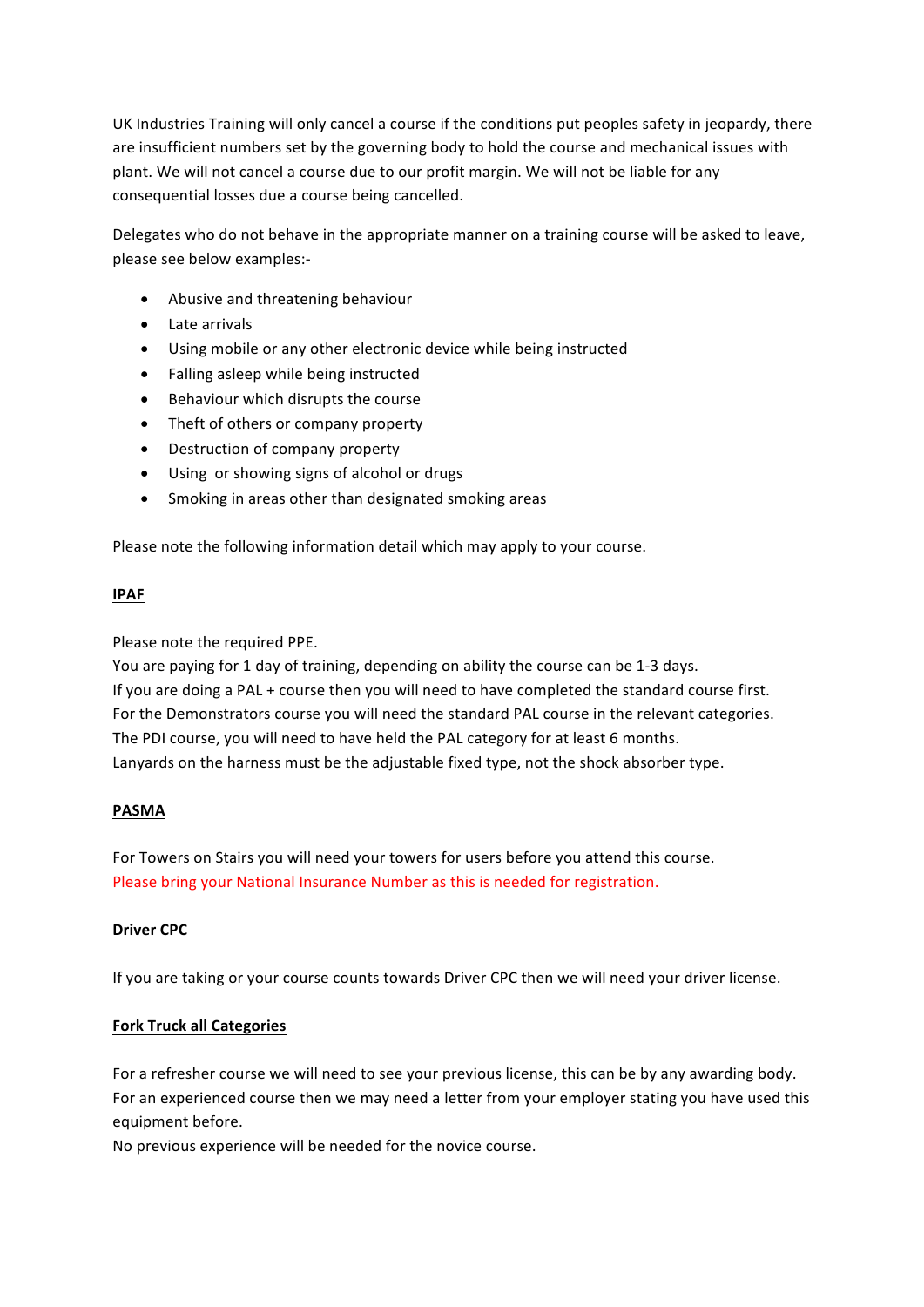# **CSkills**

SSSTS and SMSTS, if these are refreshers then you will need to have an in date certificate to attend these courses. If yours has expired then you will need to take the full course. Please note, the Site Supervisors and Site Managers courses are aimed at delegates with experience of these types of positions, please make sure you fully understand the course aims and objectives.

## **CSCS**

Upon arrival you will need a photo ID, driving license or passport, or two forms of secondary ID, which must have an address and one must have a photo. A separate booking confirmation from CITB will be issued when booked.

#### **Face Fit**

You must be cleanly shaven or the masks will not fit.

You must bring all the different masks you use, the test is not a generic test, it is mask specific as some manufacturers masks do nut suit all the different face shapes.

#### **Training on Customers Site**

**Please read and take in the following if training is to be conducted on your site.** 

## **INTRODUCTION**

Please find below a list of basic requirements that will need to be in place for accredited operator training to take place on your premises. Please check the items listed under each heading and, if you are satisfied that your premises meet the required standard, sign and return this form to us.

If you have any questions about any of the items on this list please do not hesitate to contact us.

## **GENERAL REQUIREMENTS**

All facilities must meet health and safety requirements

- Clear fire and emergency evacuation procedures must be available for all on site
- Appropriate first aid resources must be available for the duration of the course please ensure that the instructor is aware of nominated first aider.
- A current Health and Safety at Work poster must be displayed and a written Health and Safety policy must exist (if the organisation has more than 5 employees)
- Evidence of training risk assessment
- Appropriate insurance
- Parking for the instructor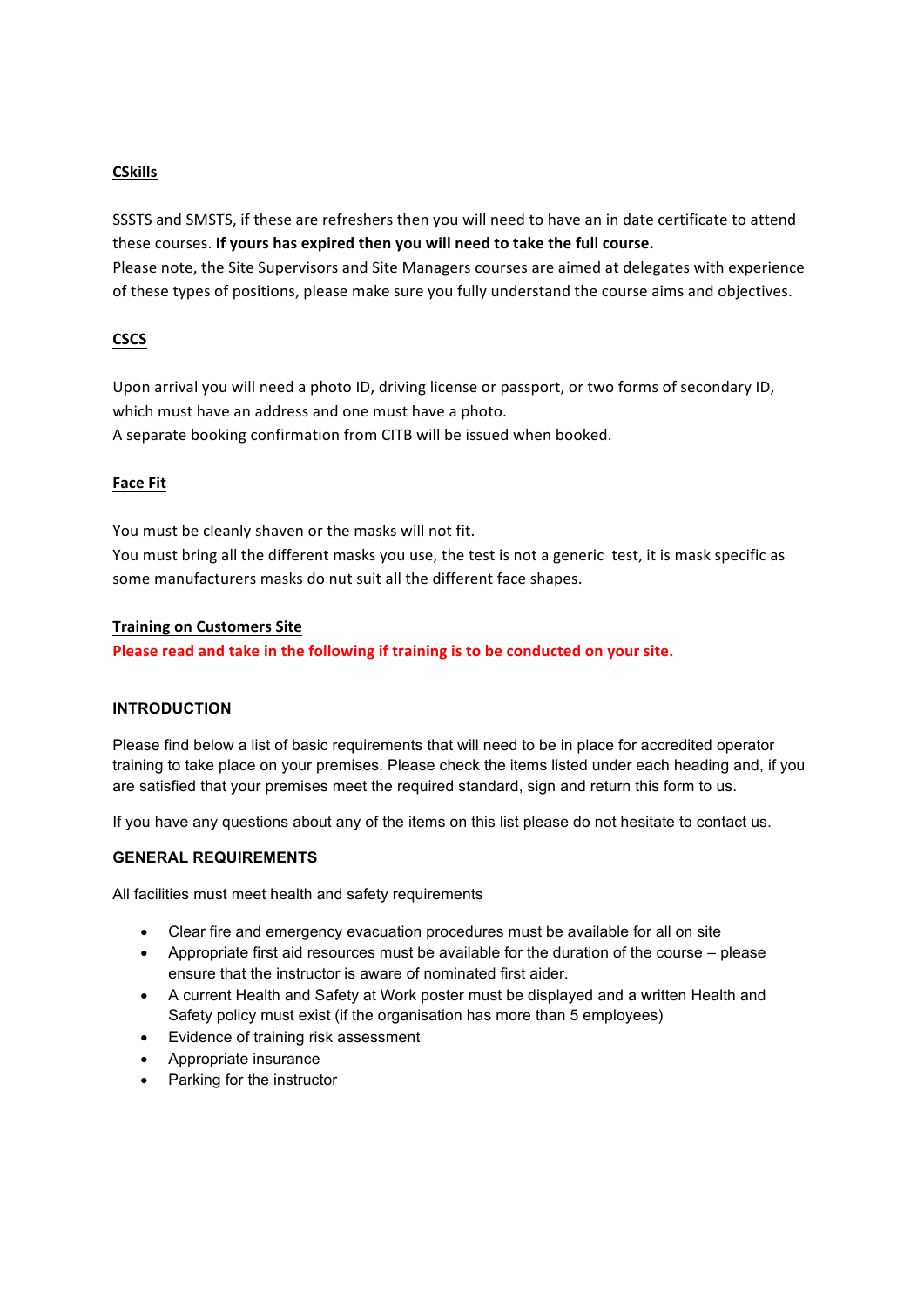# **CLASSROOM AREA**

A room should be set aside for the duration of training for theory training, this room should:

- Be a minimum of 4m x 4m.
- Have tables and chairs for trainees and the instructor
- Be well lit, heated and ventilated
- Be free from distractions and interruptions
- Windows must have blinds
- Have access to a 240v outlet for power point and DVD presentations

#### **PRACTICAL TRANING AREA**

A specific area must be set aside for the duration of the training this area must:

- Be segregated from normal working activities
- Be big enough to allow the machine type to manoeuvre safely
- Reflect the environment and employment conditions in which the candidate will be expected to work
- Have a floor that is suitable condition for the vehicle type and training
- Allow for uninterrupted training and the instructor must be heard over any other background noise
- Be properly signed to indicate that training is in progress
- The middles of the practical area should have a radius of 75% of the max working envelope
- There must be a target area to a minimum of 75% of the machines max working height
- Be adequately lit
- Be well ventilated
- Have unobstructed access to emergency exits

## **PRACTICAL TRAINING FACILITIES AND RESOURCES FORK TRUCK**

Certain facilities and resources will need to be available for the duration of the course, including:

- A lift truck that is fit for purpose and available for the whole of the course
- Be an indoor facility (unless the training being provided requires outdoor conditions)
- An appropriately installed industrial racking system that is free from damage and suitable for the types of palletised loads used during training
- 12 pallet locations at three heights, with the highest at a minimum 3m (9ft 9 inches)
- Information about the Safe Working Load (SWL) should be available for reference
- If racking is not relevant to the operations carried out at your premises then suitable alternative stacking facilities should be made available
- Sufficient quantity of palletised loads of varying types, weights and sizes all in good condition and appropriate to the racking system (if applicable) and equipment used
- Sufficient quantity of unladen pallets
- 2 x barrels for manoeuvring exercises
- Sufficient appropriate materials for the construction of simulated aisles, a chicane and an enclosed area for restricted manoeuvring exercises (instructor can provide if necessary)
- Safe access to refuelling/recharging area
- Suitable PPE and equipment to conduct pre-use inspection